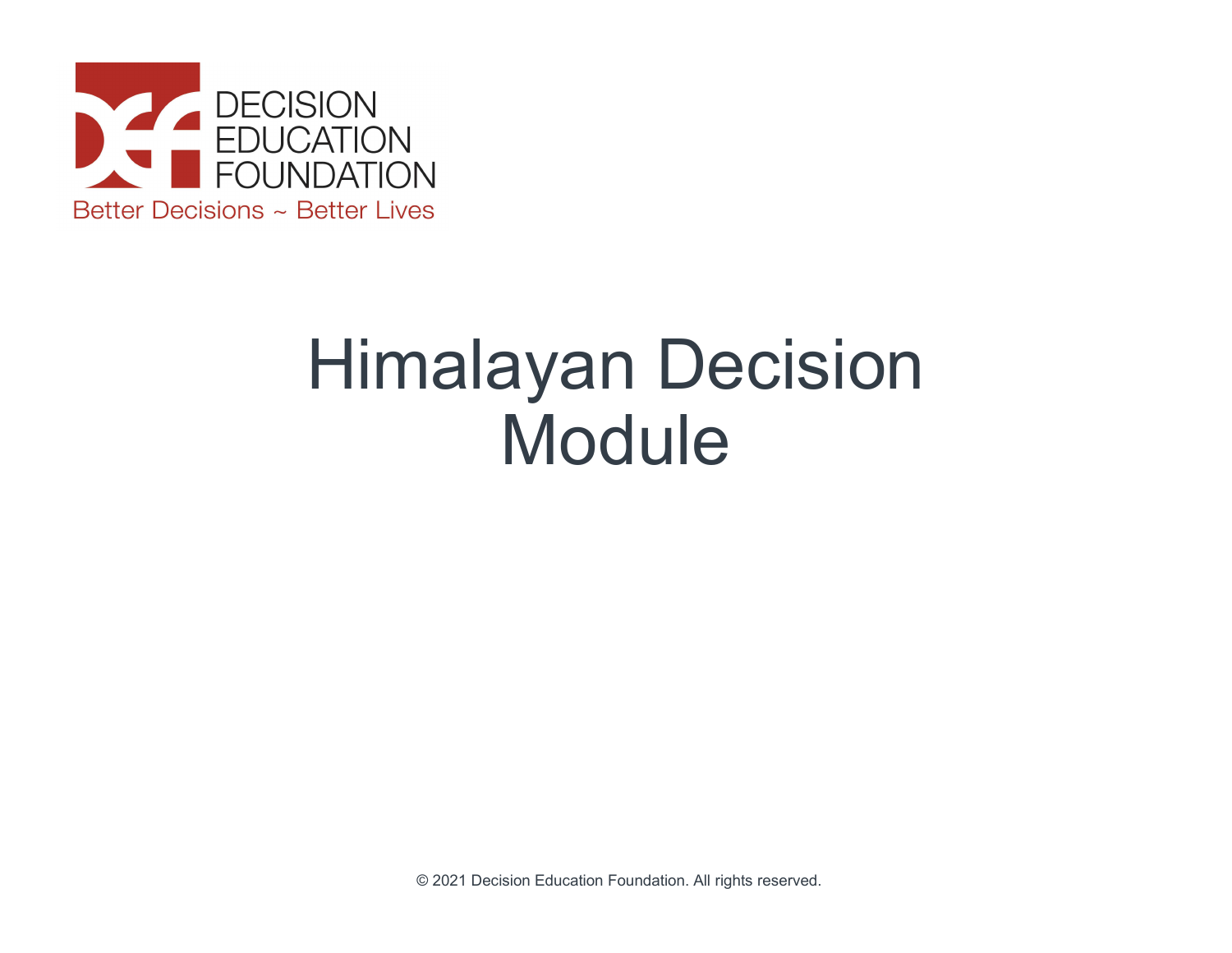# **Himalayan Decision Part 1**<br>
Appropriate Time: 40 minutes<br>
(10-minute video, 15-minute breakout, 15-minute report out)<br>
Lesson Purpose:<br>
• Students experience a fun and challenging situation of group decision making.<br>
• St Himalayan Decision Part 1

## Appropriate Time: 40 minutes

(10-minute video, 15-minute breakout, 15-minute report out)

## Lesson Purpose:

- 
- 
- **Himalayan Decision Part 1**<br>Appropriate Time: 40 minutes<br>Lesson Purpose:<br>• Students experience a fun and challenging situation of group decision making.<br>• Students are perience a fun and challenging situation of group deci **Himalayan Decision Part 1**<br>Appropriate Time: 40 minutes<br>Lesson Purpose:<br>
• Students are preince a fun and challenging situation of group decision making.<br>
• Students present their decision and reasoning to the class.<br>
• T
- **Himalayan Decision Part 1**<br>Appropriate Time: 40 minutes<br>(10-minute video, 15-minute breakout, 15-minute report out)<br>- Students experience a fun and challenging situation of group decision making.<br>- Students present their

## Activity:

- 
- 
- **1. Show that presents a decision situation** of group decision making.<br>
1. Students a sperience a fun and challenging situation of group decision making.<br>
1. Students a specification and the differing approaches of the stu **Himalayan Decision Part 1**<br>Appropriate Time:46 minutes<br>1.6 (10-minute video, 15-minute breakout, 15-minute report out)<br>1. Students experience a fun and challenging situation of group decision making.<br>1. Dividents present which to brainstorm, draw, etc. **Himalayan Decision Part 1**<br>Appropriate Time: 40 minutes<br>(10-minute video, 15-minute breakout, 15-minute report out)<br>- Students experience a fun and challenging situation of group decision making.<br>- Students present their **Fill Trial diverses (a)**<br>Appropriate Times 40, fill-minited terred of group decision making.<br>
1. Students apperience a fun and challenging situation of group decision making.<br>
• Students apperience a fun and challenging s rimules video. 15-minutes<br>simulte video. 15-minute breakout, 15-minute report out)<br>scale from the present their decision and reasoning to the class.<br>students present their decision and reasoning to the class.<br>tudents rever (10-minute video, 15-minute breakout, 15-minute report out)<br>
• Students present their decision and reasoning to the class.<br>
• Students present their decision and reasoning to the class.<br>
• The diversity of decisions and th • Students experience a fun and challenging situation of group decision mak<br>• Students present their decision and reasoning to the class.<br>• The diversity of decisions and the differing approaches of the students are<br>• Stud • Students present their decision and reasoning to the class.<br>• The diversity of decisions and the differing approaches of the students are<br>• Students are positioned to learn more about Decision Quality and have alre<br>**Acti** • Students present their decision and reasoning to the class.<br>• The diversity of decisions and the differing approaches of the students are<br>• Students are positioned to learn more about Decision Quality and have alre<br>**Acti** • The diversity of decisions and the differing approaches of the students are revealed by the different appr<br>• Students are positioned to learn more about Decision Quality and have already begun to interact and ha<br>**Activit** • Students are positioned to learn more about Decision Quality and have alre<br> **Activity:**<br>
1. Show the Part 1 video that presents a decision situation https://youtu.be/L<br>
2. Have students individually write what they woul • Students are positioned to learn more about Decision Quality and have already b<br>
4. About 1: Show the Part 1 video that presents a decision situation https://youtu.be/Lu3KFt<br>
2. Have students individually write what the **Activity:**<br>
1. Show the Part 1 video that presents a decision situation https://youtu.be/L<br>
2. Have students individually write what they would have decided to do and v<br>
3. Divide students into small groups and instruct t 1. Show the Part 1 video that presents a decision situation https://youtu.be/L<br>
2. Have students individually write what they would have decided to do and<br>
3. Divide students into small groups and instruct them to pretend 1. Show the Part 1 video that presents a decision situation https://youtu.be/L<br>
2. Have students individually write what they would have decided to do and y<br>
3. Divide students into small groups and instruct them to prete
- 
- 
- 

Notes: Don't tell the students the following trip specifics until they ask so they practice gathering relevant information.

- 
- 
- 
- 
- 
- 
- 
- 
- 

## Debrief:

"We'll see what the Himalayan students actually did later. Next, we're going to learn more about how to make better decisions."